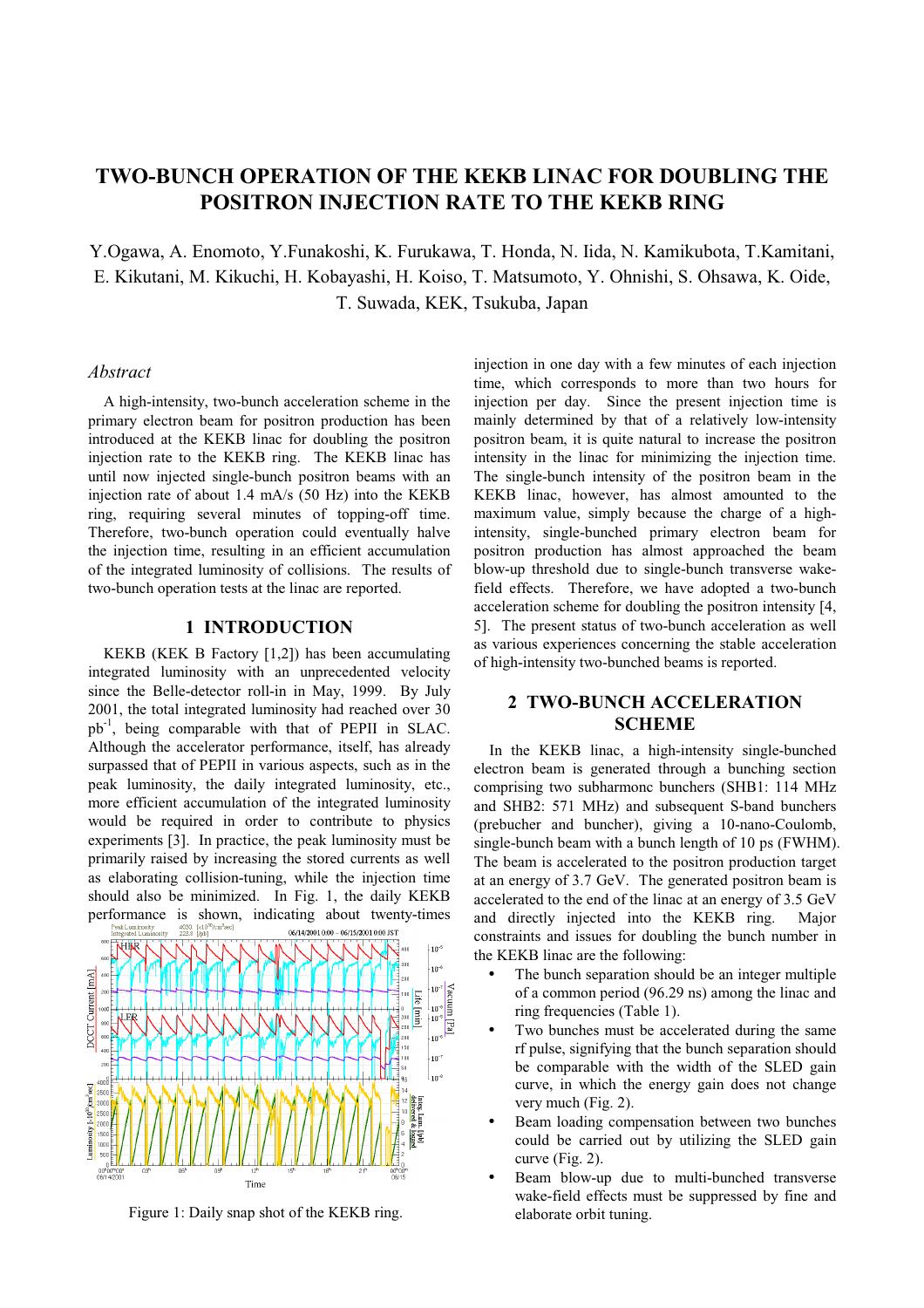| Table 1: Various frequency relations. |          |           |        |
|---------------------------------------|----------|-----------|--------|
|                                       | Multiple | Frequency | Period |
|                                       |          | [ $MHz$ ] | [ns]   |
| Common                                |          | 10.385454 | 96.289 |
| Frequency                             |          |           |        |
| SHB1                                  | 11       | 114.240   | 8.754  |
| SH <sub>B2</sub>                      | $5*11$   | 571.200   | 1.751  |
| Linac                                 | $5*5*11$ | 2856.000  | 0.350  |
| Ring                                  | $7*7$    | 508.887   | 1.965  |



Figure 2: SLED gain curve.

The first constraint comes from complex relations among the linac and ring frequencies (Table 1), giving the most severe requirement regarding the bunch separation in the linac. Taking account of the second constraint as well, the bunch separation is uniquely determined to be 96.29 ns, corresponding to just the common period. Figure 3 shows a block diagram of two-bunch generation and acceleration.

Several issues concerning the bucket selection system for the injection of two-bunch beams into the KEKB ring with this bunch separation are described elsewhere [6].



Figure 3: Two-bunch acceleration scheme.

# **3 ACCELERATION OF A HIGH-INTENSITY, TWO-BUNCHED ELECTRON BEAM**

## *3.1 Two-Bunch Generation*

Two high-voltage pulses with a time interval of 96.29 ns are produced by combining the outputs of two independent grid pulsers with a pulse width of about 1 - 2 ns each, in which both the amplitude and pulse timing are adjustable. They are applied to an electron gun with an acceleration voltage of 200 kV, and immediately fed into two SHBs and an S-band bunching section, generating a high-intensity two-bunched beam with a charge of 10 nano Coulomb and a bunch length of 10 ps (FWHM), respectively. The main concern in the high-intensity, twobunch generation is how to accommodate both pulses with the same bunching conditions by adjusting the pulse height and the relative time delay of the grid pulsers:

- The S-band pre-buncher and buncher comprise travelling-type accelerator sections with rf-filling times of 8 ns and 48 ns, respectively, which are quite short compared with the bunch separation of 96.29 ns. This means that there is no beam-loading effect due to multi-bunch longitudinal wake-fields. Single-bunch longitudinal wake-field effects, however, could cause an energy difference between two bunches unless the intensities of the two pulses are the same. Therefore, we must assure the same bunching conditions for two bunches by equalizing both charges.
- Vary the relative time delay of two pulses and acquire an optimum value so that the energies of two bunches at the exit of the buncher are equalized with each other. The energy is measured by utilizing beam-position monitors and steering magnets (Fig. 4).

The observations of the bunch profiles at the exit of the bunching section showed that the bunch profiles for the two bunches are almost identical, confirming the above tuning procedures.



Figure 4: Energy equalization at the buncher.